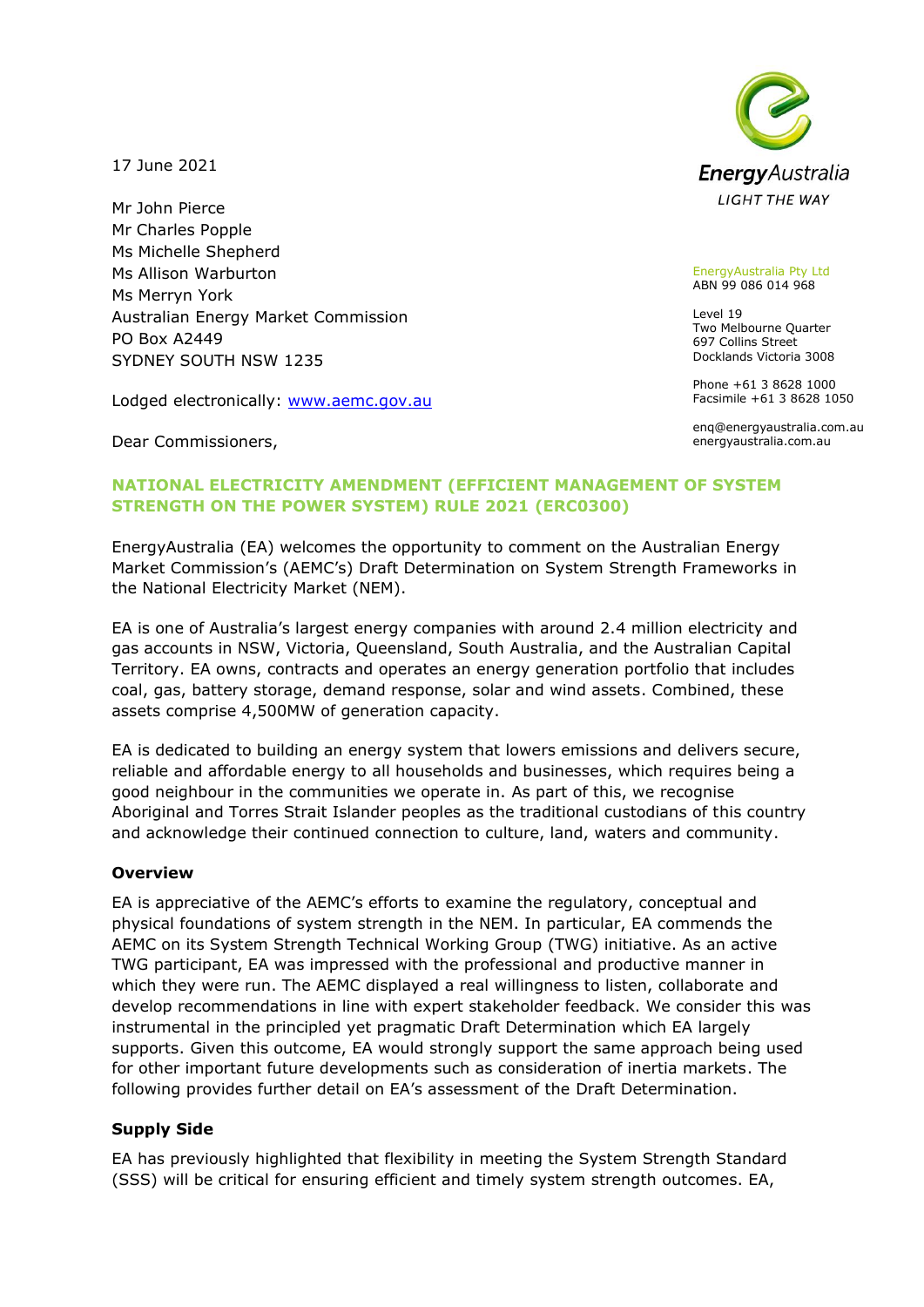therefore, supports the two-part planning focus on minimum fault levels and stable voltage waveforms, along with dropping the proposal to make Available Fault Level (AFL) a mandatory planning metric. This will allow consideration of system strength issues and solutions that do not result solely from a lack of fault current, and which may have otherwise favoured a pure network remediation approach. That is, in contrast with the AEMC's desired 'portfolio approach' to system strength issue mitigation which 'expects and encourages' contracting with generators, Inverter Based Resource (IBR) retuning and other solutions identified through joint planning processes with Transmission and Distribution Network Service Providers (TNSPs, DNSPs).

In this respect, EA also supports the directive that TNSPs must procure the entire amount of system strength to meet the standard. That is, with the coincidental system strength provided by synchronous generation dispatched in the energy market excluded from procurement considerations unless a contractual arrangement is struck to cover this output. EA considers this will result in more efficient procurement outcomes by providing a more accurate and transparent indicator of the true value of system strength services in various grid locations.

In terms of compliance with the SSS, the AEMC has stated that much of the existing economic regulatory framework will apply given the provision of system strength will now be a prescribed transmission service. Further, that any new penalties and enforcement measures required will be consulted on by the AER post the Final Determination. EA understands this approach but considers that more clarity on these specific areas in the Final Determination may be useful to guide AER consultation. For example, it is unclear whether system strength remediation will qualify as part of the Efficiency Benefits Sharing or Capital Expenditure Sharing Schemes (EBSS, CESS), or whether some other incentive and enforcement regime, along the lines of the Service Target Performance Incentive Scheme (STPIS), is preferred.

### **Demand Side**

EA supports the introduction of the two new minimum access standards for Short Circuit Ratio and Voltage Phase Shift. We consider the standards strike an appropriate balance between incentivising reductions in system strength consumption without placing an unrealistic technological and financial burden on prospective IBR connections.

EA also supports the new standards not being applied to any pre-existing plant, including in situations where performance standards are reopened for other reasons. As noted in TWG discussions, retrospective application of a standard to equipment installed under different rules would have had significant commercial and market ramifications.

Although explored as part of earlier TWG discussions, there is no demand-side damping standard in the draft determination. EA supports this noting that there are numerous issues to work through to define such a standard and with the incremental benefits unclear at this time. With that said, EA considers there may be merit in further exploring this and other aspects of the final framework as part of a broader, post-implementation review to occur three years after rule implementation. Establishing the timeline for such a review in the Final Determination would provide clarity to participants on potential future developments, help to ensure the new framework is delivering on its intent as well as provide lessons that might be leveraged for other initiatives.